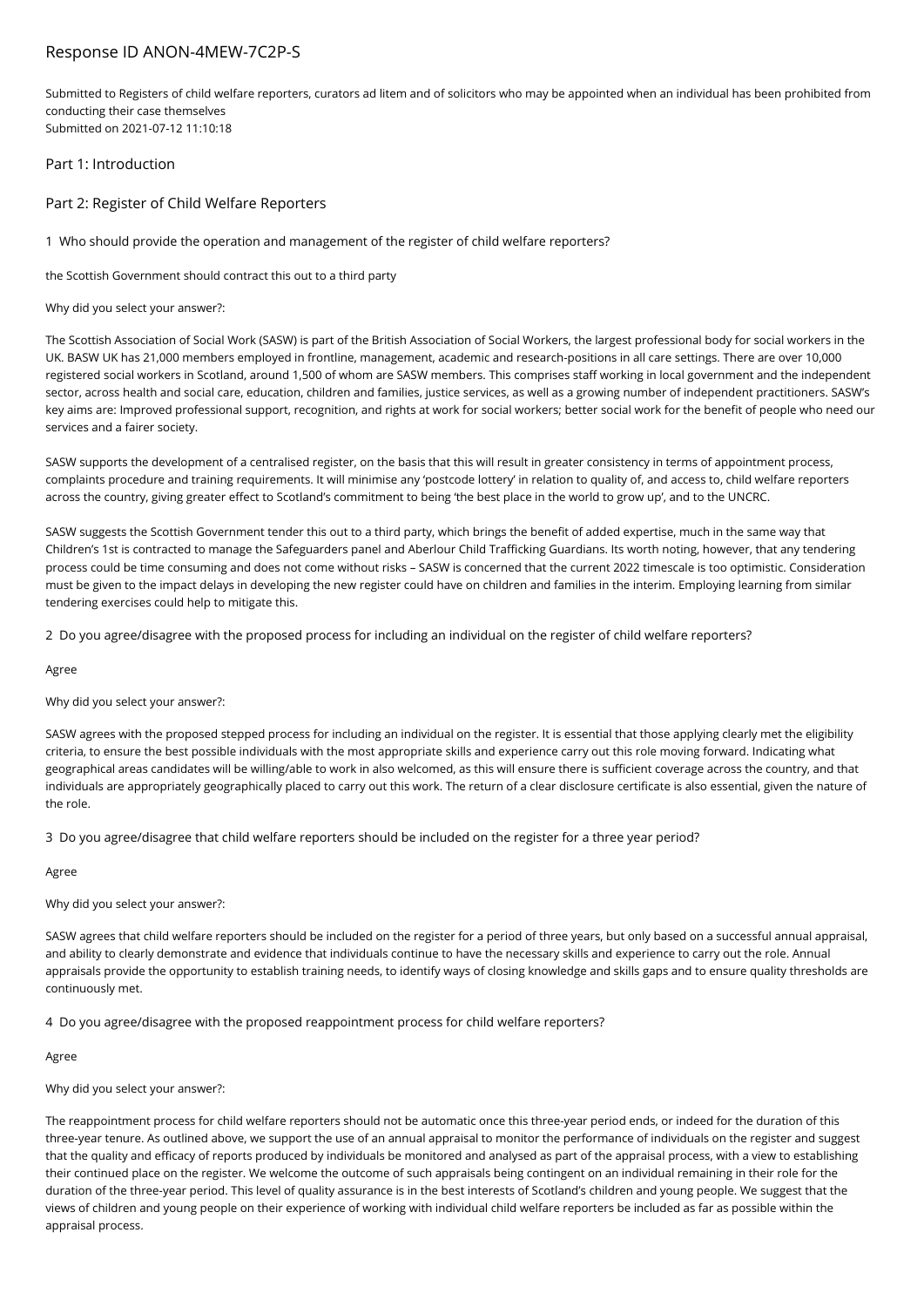Investment in regular national recruitment campaigns to raise awareness of the CWR role amongst different professional groups – particularly social workers – should be considered.

5 For each of the following categories of people, should they be ineligible for inclusion on the register of child welfare reporters?

5a - an individual directly involved in the establishment, maintenance, operation or management of the register of child welfare reporters: Yes

5a - an individual employed by the SCTS: Yes

5a - a member of the judiciary: Yes

5a - a member of the Scottish Government or junior Scottish Minister: Yes

5a - an individual barred from regulated work with children by virtue of the Protection of Vulnerable Groups (Scotland) Act 2007: Yes

Why did you select your answers?:

SASW agrees that all the categories of people listed above should be ineligible for inclusion on the register of child welfare reporters. For the first four, there is a clear conflict of interest for individuals in these categories undertaking this role. Those who are barred from regulated work with children should not be eligible due to the risk they present to children and young people.

6 Is there anyone else who should be ineligible for inclusion on the register of child welfare reporters?

Yes

If you answered yes please provide details. :

Those who cannot evidence any experience of meaningful work with children and young people should be ineligible.

7 Do you agree/disagree with the approach proposed when an individual is removed from the register of child welfare reporters?

Disagree

Why did you select your answer?:

SASW agrees with the proposed approach when an individual is removed from the register. It is essential that serious concerns about the conduct of reporters are referred to the reporter's relevant professional body. However, where the conduct of a reporter is of concern, including the quality of their report writing, the registers for other roles they may be undertaking, such as the register of curator's ad litem, or the safeguarders panel should be notified. This is due to the cross-cutting nature of this work. A person should be removed from the register with immediate effect if they are found to not be meeting the required standards, rather than waiting for their period of appointment to come to an end. Once a person is no longer on the register, they should not carry out any child welfare reporter functions.

8 Do you agree/disagree with the proposed requirements that a person must satisfy in order to be included on the register of child welfare reporters?

Disagree

Why did you select your answer?:

SASW understands that these reports, when done well, could be helpful in preventing children being referred to other public services later in childhood, for example, mental health or child protection. The role and requirements of a child welfare reporter are an essential element in the incorporation of UNCRC into Scots Law. The requirements consequently need to reflect how children's rights are recognised, respected, and promoted. These include rights of the children to be treated fairly, to be heard and to be as healthy as possible. SASW agrees with the proposed requirements on the list, however, feels that they lack detail, and that some are missing. We outline additional requirements we feel should be included in our response to the following question.

9 Are there any other requirements that a person must satisfy in order to be included on the register of child welfare reporters?

Yes

Please give the additional requirements you feel are necessary and why you feel they are important.:

As well as the existing competencies outlined in the consultation document, we suggest the following skills and competencies should be met in order for someone to carry out the child welfare reporter role:

1) ability to analyse information already available in the proceedings, separating allegations from facts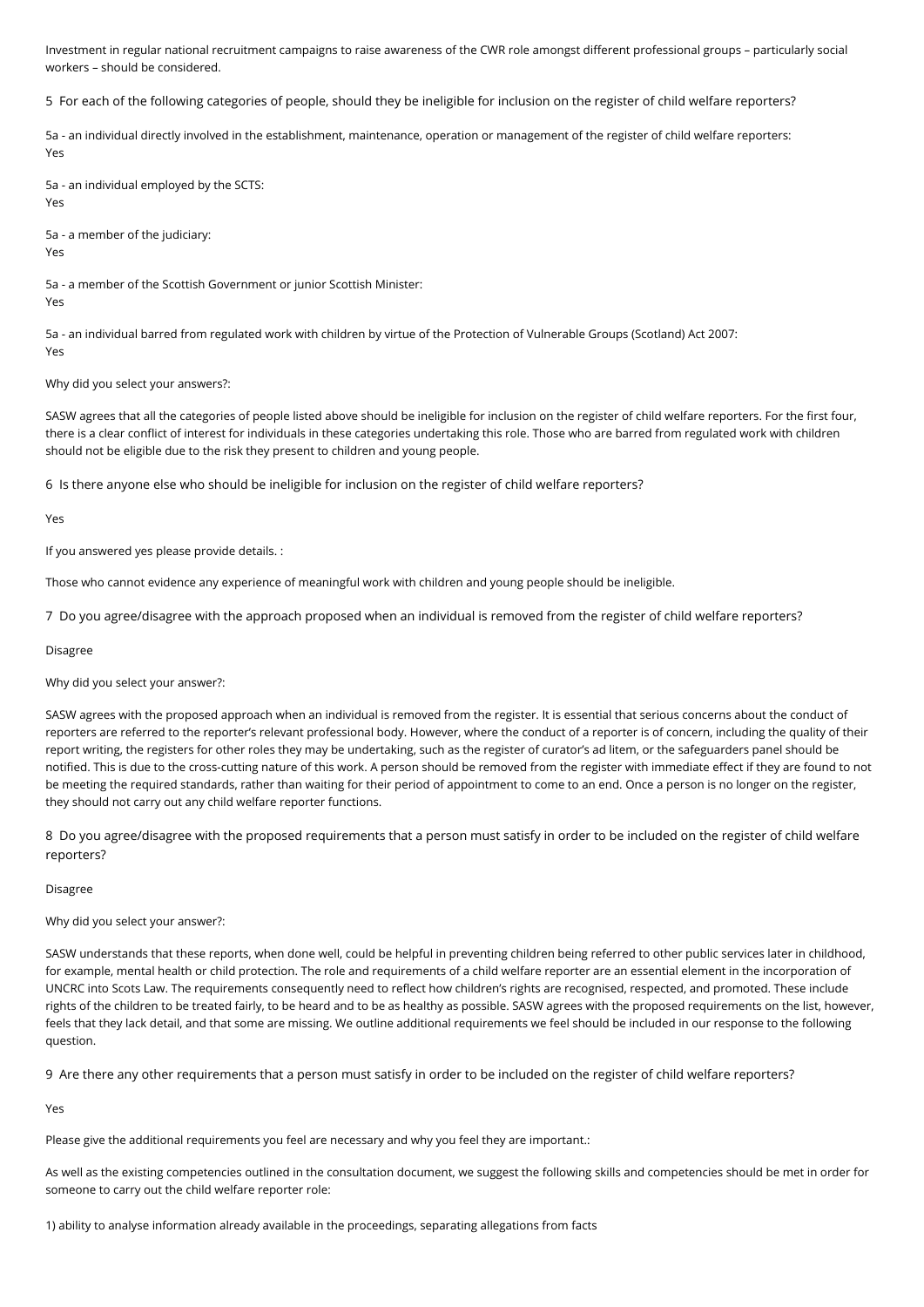2) expert knowledge of relevant legislation and guidance pertaining to family law in scotland and understanding court procedure

3) engaging and listening to children (understanding their unique perspective of family life and what it is like for then, recognise that sometimes the child may be feared to talk openly about their own perspective, establishing a trusting relationship with the child in the timeframe expected by the court is essential, reporter writer must convey the child's views in compliance with UNCRC, establishing a trusting relationship with the child to understand the child's views and wishes. This may be complex. In family breakdown, there may be a number of significant relationships not just in the immediate, but also in the extended family and social network that are important to the child. Knowledge and awareness of the impact trauma has on children and young people. Knowledge of child protection processes and procedures).

4) Ability to work with adults in conflict (Understanding the parent's relationship, and how decision making has been made historically, establishing if there are power and control issues (as in domestic abuse/coercive control) awareness of social expectations of gender, sexuality and diversity as well as the self-awareness of own belief system, understanding why people are in the current acrimonious situation, ability to assess if the often-well-established pattern of conflict can be changed so that they can evolve ways to resolve differences amicably, be seen to be impartial and that the examination of the family is to give paramount consideration to the best interests of the child/ren not one parent or the child/ren's parent's)

5) Ability to assess information from third parties (ability to collect and assess information about what is happening to children in other parts of their lives, like schools, nurseries, in their out of school activities, and their all-round health and wellbeing, ability to approach this with discretion, acknowledging the right children have to privacy in accordance with UNCRC)

6) Awareness of the age and stage of development of the child (every child has a view, as their capacity for participation and decision making grows, knowledge of this process is essential, ability to clarify that the child/ren's views are their own views and that they have not been coached or told what to say, children will often talk with their peers before talking with adults about what is worrying them, recognising the importance of the peer support network which can help reduce some of the isolation children in this situation feel, thinking they are the only ones experiencing family breakup)

7) Analysing all the information (Understanding patterns of behaviour and interaction between individuals and the family group, The ability to think and contextualise individual and group dynamics holistically, Identifying patterns of behaviours and decision making that have worked well, Recognising dysfunctional patterns of behaviour and decision making, The ability to support a family to restore more functional decision making and find better ways of resolving their conflicts, Directing to mediation services for parents, 1:1 support for children if necessary, e.g. child psychologist, CAMHS, An understanding of restorative justice. Where there has been an abuse of power and control this may also involve signposting to restorative justice services that will help the perpetrator to be a better parent going forward and will provide a safer environment for the children).

8) Report writing (Clear, concise report writing skills, Understand why you have reached the recommendation on all of the evidence garnered, this is a balancing exercise which may at times appear to one parent to be one sided, the report writer must be clear why they hold the opinion and make the recommendation, Be able to work within the timescales set by the Court, parents and child/ren are anxious at the time a report is being prepared. The expeditious resolution of a case is in all parties' best interests, The report writer must be able to answer questions on their report in the court and to do that from the perspective of their skills, knowledge and expertise in accordance with the best interest principle of UNCRC)

10 Do you agree/disagree that existing child welfare reporters have to apply to be on the new register?

Agree

Why did you select your answer?:

SASW agrees that existing child welfare reporters should apply to be on the new register to ensure that a consistent required standard is met. This makes for a fair and transparent process.

11 Do you agree/disagree with the proposed training requirements for child welfare reporters?

## Agree

Why did you select your answer?:

SASW agrees with the proposed training requirements for child welfare reporters. The significance of trauma informed practice, and training on the impact trauma has on children and young people should also be included

12 Is four days of paid training per year for child welfare reporters appropriate?

No, I believe it should be more days

## Why did you select your answer?:

SASW is deeply concerned that four days of paid training per year is insufficient, given the complex nature of this role. We suggest five days of 'core' basic paid training be available for all, with a particular focus on child protection and trauma awareness, with additional, more nuanced training options available on top of this so that depending on background training and experience, different professional groups can opt for more tailored training packages as appropriate dependent on their skills. For example, the background training and experience of a solicitor will vary quite significantly to that of a social worker. For many solicitors, this type of work may be relatively new territory. Extended training options for a solicitor could include, for example, additional modules on child protection, domestic abuse and coercive control, talking and listening to children, age and stage of development, parental influence and how these issues are relevant in the context of the child welfare reporter role, whereas for social workers, modules on family law and the child welfare reporter role more broadly may be appropriate.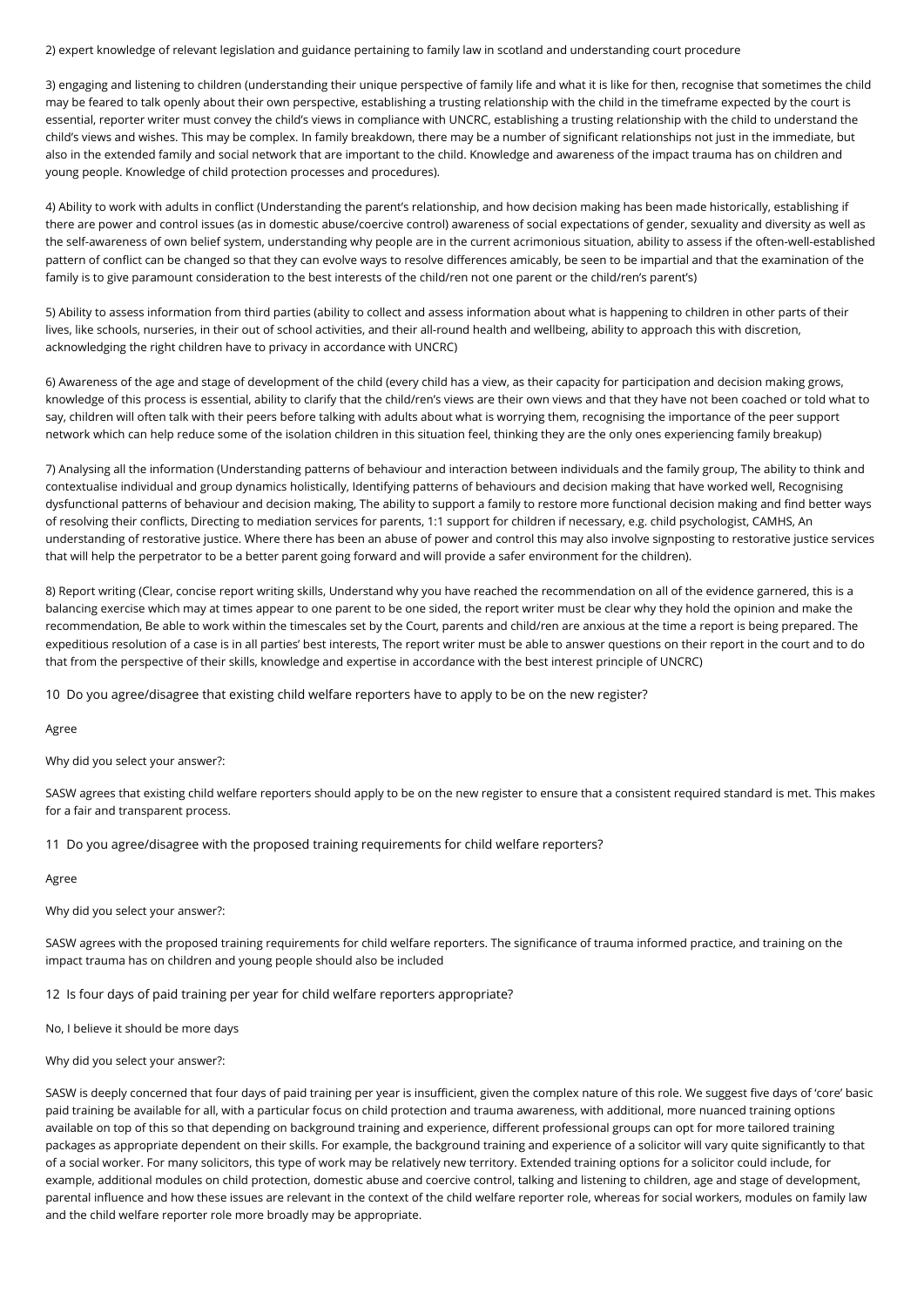In November 2020, the University of Strathclyde in collaboration with CELCIS, via the FutureLearn platform, created a free online learning resource on unaccompanied and separated refugee and migrant children. The course took place over a six-week period, with four hours of engagement per week and was available in 4 different languages. We suggest a similar training package could be developed for the child welfare reporter role, including a combination of online self-completion modules that can be done in the learner's free time, as well as some in person training. It is essential that the standard of child welfare reporter is consistent for Scotland's children and families. It is not enough for CWRs to meet the eligibility criteria alone. The training must enable child welfare reporters to build necessary skills, and not just knowledge, before engaging in direct work with children and families. The training should be developed in collaboration with relevant stakeholders who are experts in this area, with an understanding of the relevant skills of different professional groups who may be applying to undertake this work and where additional training may be required. The exact total number of days of additional training would be contingent on the child welfare reporters professional skill base outside of the role, and the number of areas that they need to develop additional knowledge in in order to provide a high quality service to Scotland's children and young people.

13 How should fee rates for child welfare reporters be applied?

#### Hourly rate

Why did you select your answer?:

SASW supports the suggestion of an hourly rate. Many steps are required to prepare a child welfare report. These include reading the papers and statements from the Court, which contain relevant background information. There is skill in sifting through a wealth of written information and separating allegations from facts. Sometimes this can take several hours. The reporter will also meet with the children, on more than one occasion. The child may be feared to talk openly about their own perspective. Establishing a trusting relationship with the child in the timeframe expected by the court is essential if the report writer is to convey the child's view in compliance with UNCRC. This takes time. Reporters then must meet with the adults on both sides. They may also be required to speak to children's schools, nurseries, or GPs. Then, the reporter must analyse the information that has been gathered from the interviews, before going on to write the report itself and make recommendations.

The time spent on preparing and writing a report will vary from case to case – some cases may be particularly time consuming. An hourly rate would be most appropriate, to reflect the amount of work that has gone into that particular report in that particular case.

14 Do you have any comments on the proposed policy in relation to expenses for child welfare reporters?

Yes

Please provide your comments :

SASW supports this policy, it is essential that what constitutes 'reasonable expenses' is clearly specified from the outset, to set reasonable expectations on CWRs.

15 When a child welfare reporter is selected should this be:

A person with specific areas of expertise requested by the court.

Why did you select your answer?:

Whilst SASW acknowledges that all child welfare reporters must meet requirements, there may be individuals on the register who are best placed to work with a family with particular needs, for example, as the consultation document suggests, drug or alcohol addiction, or, for instance, autism and complex needs. Whilst we know that in many cases a reporter is appointed early, and thus it may not be evident then what particular areas will feature strongly in the case, in those cases where it is clear to the court, its important the most appropriate individual is assigned. If/when issues do arise and it becomes apparent that special expertise is necessary, we suggest that advice is available from appropriate professionals to support the CWR in their work, for example, social workers.

16 Should a child welfare reporter provide recommendations on what is in the best interests of the child in their report?

Yes

Why did you select your answer?:

Child welfare reporters should make recommendations on what is in the best interests of the child, on the basis that they have carried out appropriate due diligence including interviews, research, and analysis as appropriate, to gather evidence from as many sources as possible. The final decision would then lie with the court, who, after hearing the evidence, could decide to accept the recommendation of the CWR from the report. The CWR will engage in a lot more intensive work to come to their decision than the court, including building a trusting relationship with a child, and speaking to relevant people in their life. Thus, it seems appropriate that it would be the CWR who would make the recommendation.

17 Do you have any comments on the proposed procedure for complaints from individuals who are unsuccessful when applying to be on the register of child welfare reporters or are removed from the register?

Yes

Why did you select your answer?:

SASW supports the proposed complaints procedure.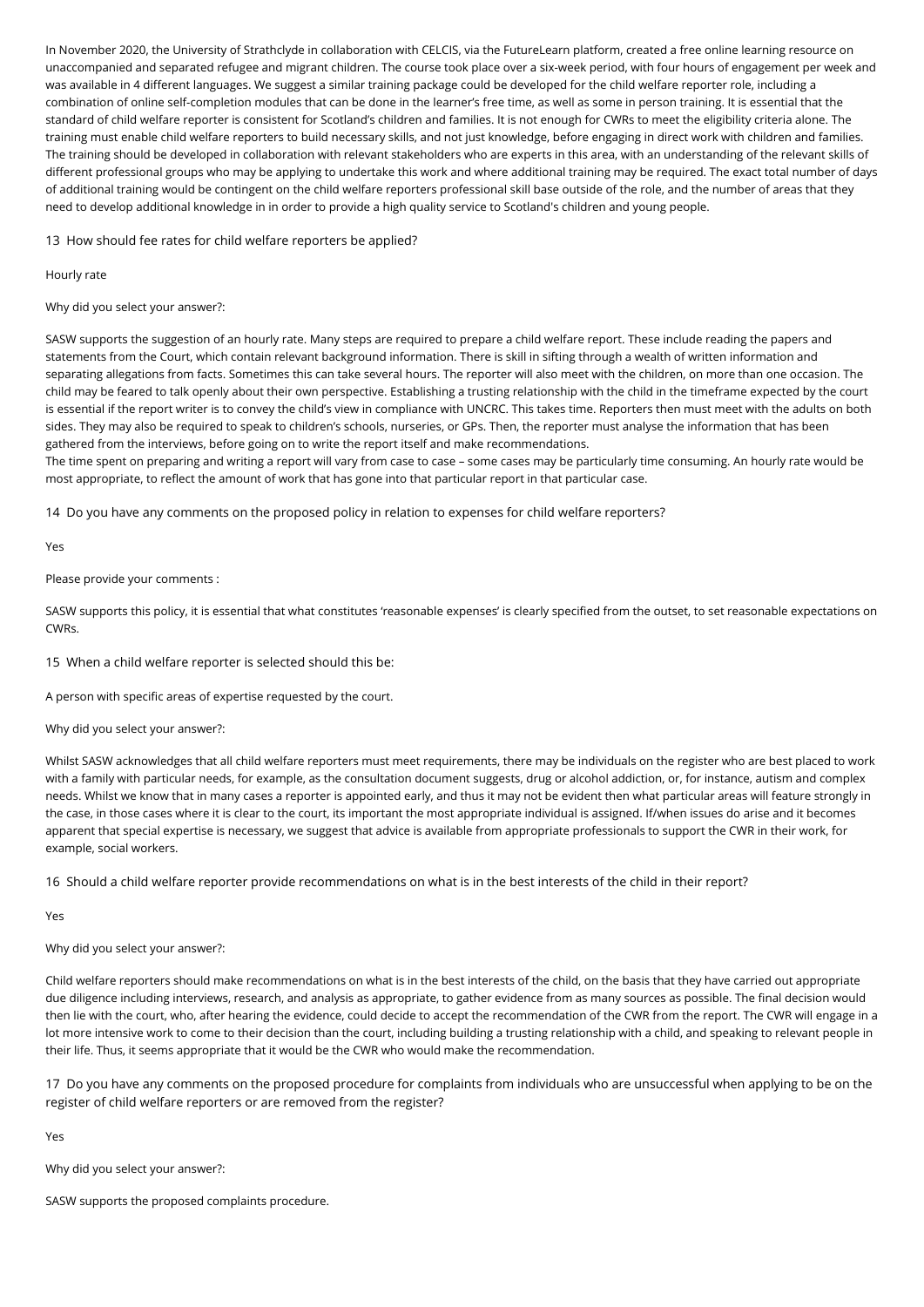18 Where a child welfare reporter has a grievance about fees or expenses or comments on their appraisal should this be dealt with by the body appointed to operate and manage the register?

Yes

Why did you select your answer?:

SASW supports this.

19 Do you have any comments on the proposed procedure for complaints about child welfare reporters?

Not Answered

Please provide your comments:

SASW agrees with the proposed complaints procedure, in particular that complaints should be raised with the CWRs relevant professional or regulatory body. Its essential that complaints procedures are child friendly, in compliance with UNCRC, and these processes should be developed in collaboration with children and young people. SASW agrees that if there is evidence of failings, more training, a verbal or written warning or, in extreme cases if the situation warranted it, removal from the register is appropriate. Those who are the party in a case should have access to the report if they want it, should they wish to make a complaint.

# Part 3: Register of Curators ad litem

20 Do you agree/disagree with the proposed requirements that a person must satisfy in order to be included on the register of curators ad litem?

Not Answered

Why did you select your answer?:

21 Should there be any other requirements that a person must satisfy in order to be included on the register of curators ad litem?

Not Answered

Please give the additional requirements you feel are necessary and why you feel they are important.:

22 Do you have any comments on the proposed training requirements for curators ad litem?

Not Answered

Please provide your comments:

23 Do you agree that four days of paid training per year for curators ad litem is appropriate?

Not Answered

Why did you select your answer?:

24 Do you have any comments on the proposed process for appointing a curator ad litem in a case under section 11 of the 1995 Act?

Not Answered

Please provide your comments:

25 How should fee rates for curators ad litem be paid?

Not Answered

Why did you select your answer?:

26 Do you have any comments on the proposed approach in relation to expenses for curators ad litem?

Not Answered

Please provide your comments:

27 Do you have any comments on the proposed procedure for complaints by or about curators ad litem?

Not Answered

Please provide your comments: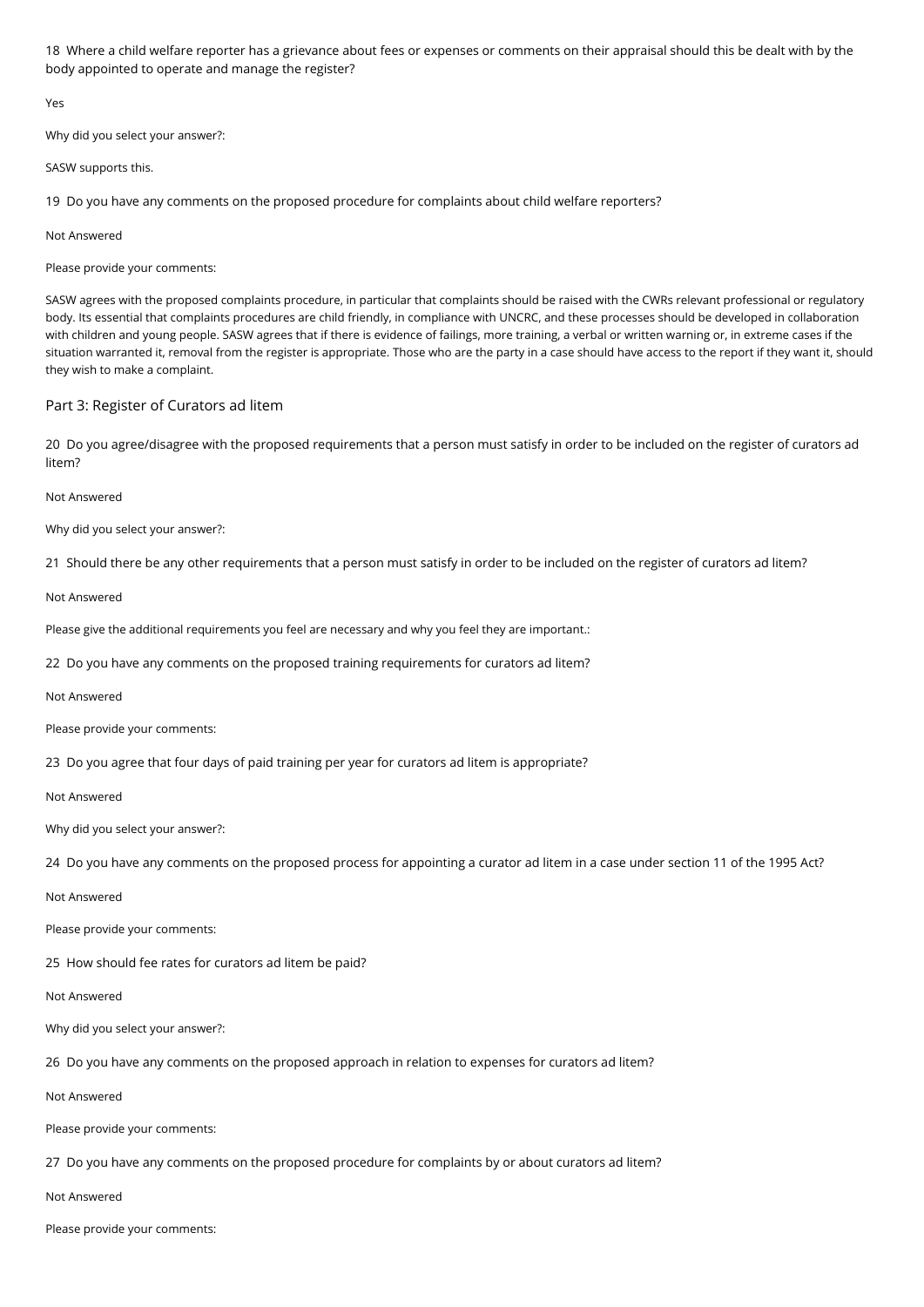Part 4: Register of solicitors appointed where a party has been prohibited from personally conducting their case themselves

28 Do you agree/disagree with the proposed requirements that a person must satisfy in order to be included on the register of solicitors?

Not Answered

Why did you select your answer?:

29 Are there any other requirements that a person must satisfy in order to be included on the register of solicitors?

Not Answered

Please give the additional requirements you feel are necessary and why you feel they are important.:

30 Do solicitors on this register require fewer days training each year than child welfare reporters and curators ad litem, on the basis that they are likely to receive fewer appointments?

Not Answered

Why did you select your answer?:

31 Are there any other training requirements that you think should be included?

#### Not Answered

Please give the additional requirements you feel are necessary and why you feel they are important.:

32 Do you have any comments on the proposed process for the court appointing a solicitor from the register?

Not Answered

Please provide your comments :

33 Do you agree/disagree with the proposed procedure for expenses for individuals appointed to this register?

#### Not Answered

Why did you select your answer?:

34 Do you have any comments on the proposed procedure for complaints by or about solicitors on this register?

Not Answered

Please provide your comments:

Part 5: Conclusion

35 Do you have any comments about, or evidence relevant to:

35a - Draft Business And Regulatory Impact Assessment:

35a - Draft Child Rights and Wellbeing Impact Assessment:

35a - Draft Data Protection Impact Assessment:

35a - Draft Equality Impact Assessment:

35a - Draft Fairer Scotland Impact Assessment:

35a - Draft Islands Communities Impact Assessment:

Please provide your comments:

36 Do you have any further comments?

Not Answered

Please provide your comments:

About you